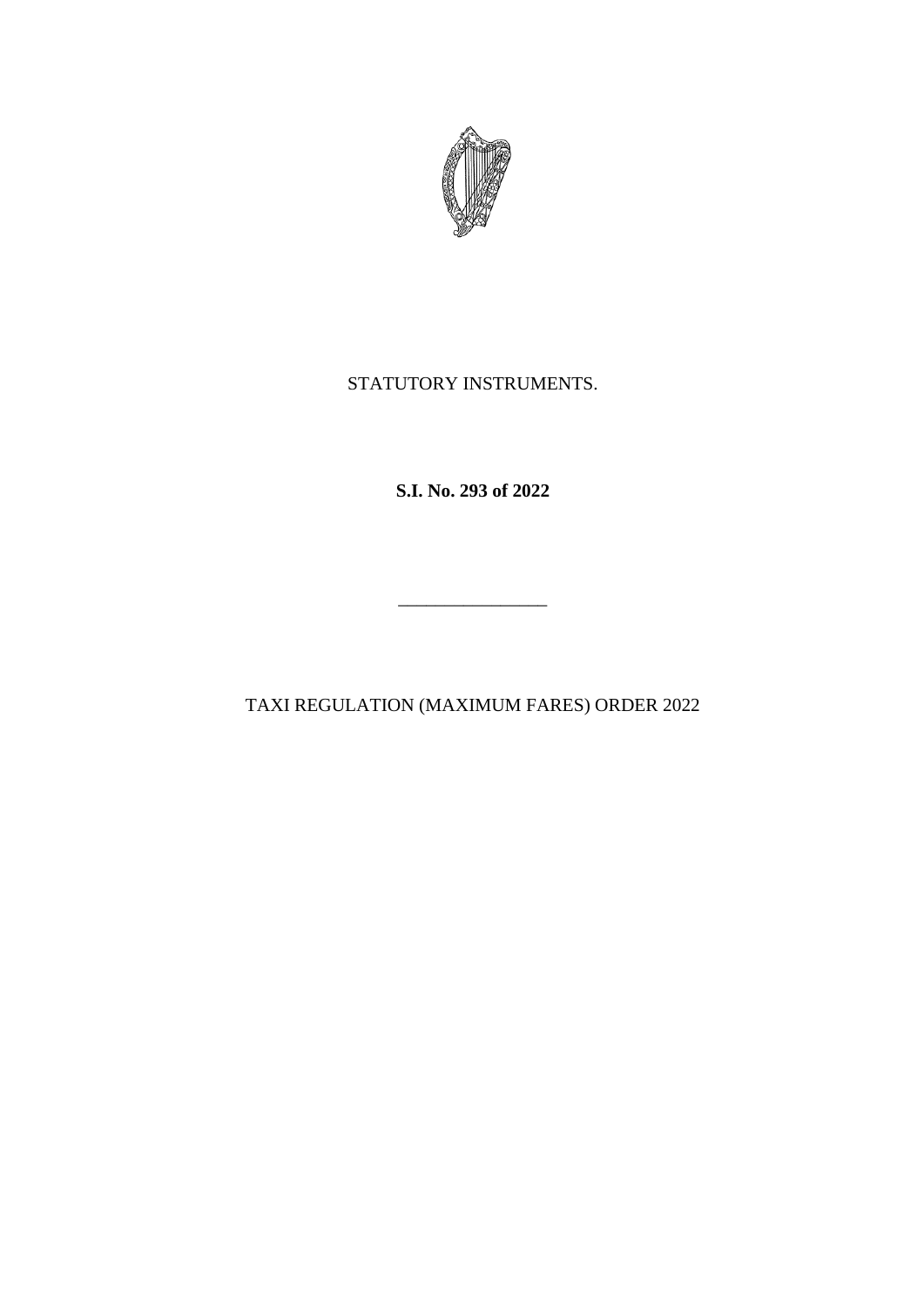#### S.I. No. 293 of 2022

#### TAXI REGULATION (MAXIMUM FARES) ORDER 2022

The National Transport Authority, in exercise of the powers conferred on it by section 24 of the Taxi Regulation Act 2013 (No. 37 of 2013 as amended), hereby makes the following order:

1. This Order may be cited as the Taxi Regulation (Maximum Fares) Order 2022.

2. This Order shall come into operation on 01 September 2022.

3. In this Order "public holiday" has the same meaning as it has in paragraphs 1 and 2 of the Second Schedule to the Organisation of Working Time Act 1997 with the addition, where a public holiday falls on a Sunday, of the following weekday.

4. The fares contained in the Schedule are fixed as the maximum fares and charges that may be charged by the driver of a taxi in respect of a journey undertaken in the State.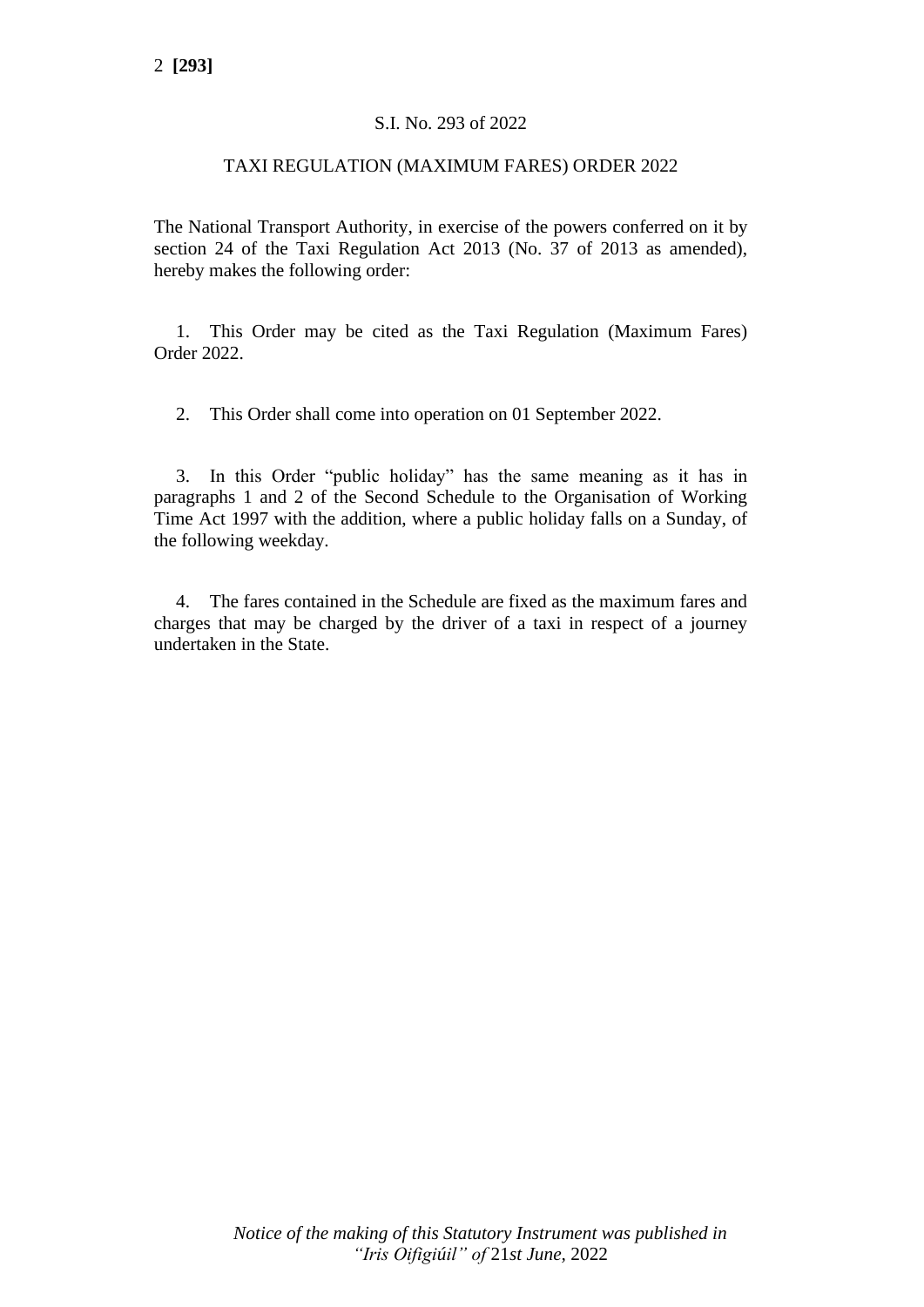## SCHEDULE

## **Standard Rate: To be displayed in the Rate/Tariff Window as 1**

Applies 08.00 hours to 20.00 hours, Monday to Saturday

| <b>Changeover Speed (at all times)</b>                 | 21.2                   | km/hr   |
|--------------------------------------------------------|------------------------|---------|
|                                                        |                        |         |
| <b>Initial Charge</b>                                  |                        |         |
| Monetary Value                                         | €4.20                  |         |
| <b>Distance Allowance</b>                              | 500                    | metres  |
| Time Allowance                                         | 84.9                   | seconds |
|                                                        |                        |         |
| <b>Tariff A</b>                                        |                        |         |
| Monetary Unit                                          | $\mathnormal{\in}0.20$ |         |
| <b>Distance Allowance</b>                              | 153.8                  | metres  |
| Time Allowance                                         | 26.1                   | seconds |
| Hourly Tariff                                          | €27.56                 |         |
| Tariff per km                                          | $\mathnormal{\in}1.30$ |         |
|                                                        |                        |         |
| Tariff A initiated at switch of running total from     | €4.20                  |         |
| to                                                     | $\mathsf{E}4.40$       |         |
|                                                        |                        |         |
| Range of Tariff A                                      | $\mathcal{E}19.00$     |         |
| Graduates to Tariff B when running total switches from | €23.20                 |         |
| to                                                     | €23.40                 |         |
|                                                        |                        |         |
| Maximum Unit Increments on Tariff A                    | 95                     |         |
| Range of Tariff A when charged only on distance        | 14,615.4               | metres  |
| Range of Tariff A when charged only on time            | 2,481.9                | seconds |
|                                                        |                        |         |
| <b>Tariff B</b>                                        |                        |         |
| Monetary Unit                                          | $\mathnormal{\in}0.20$ |         |
| Distance Allowance                                     | 121.2                  | metres  |
| Time Allowance                                         | $20.6\,$               | seconds |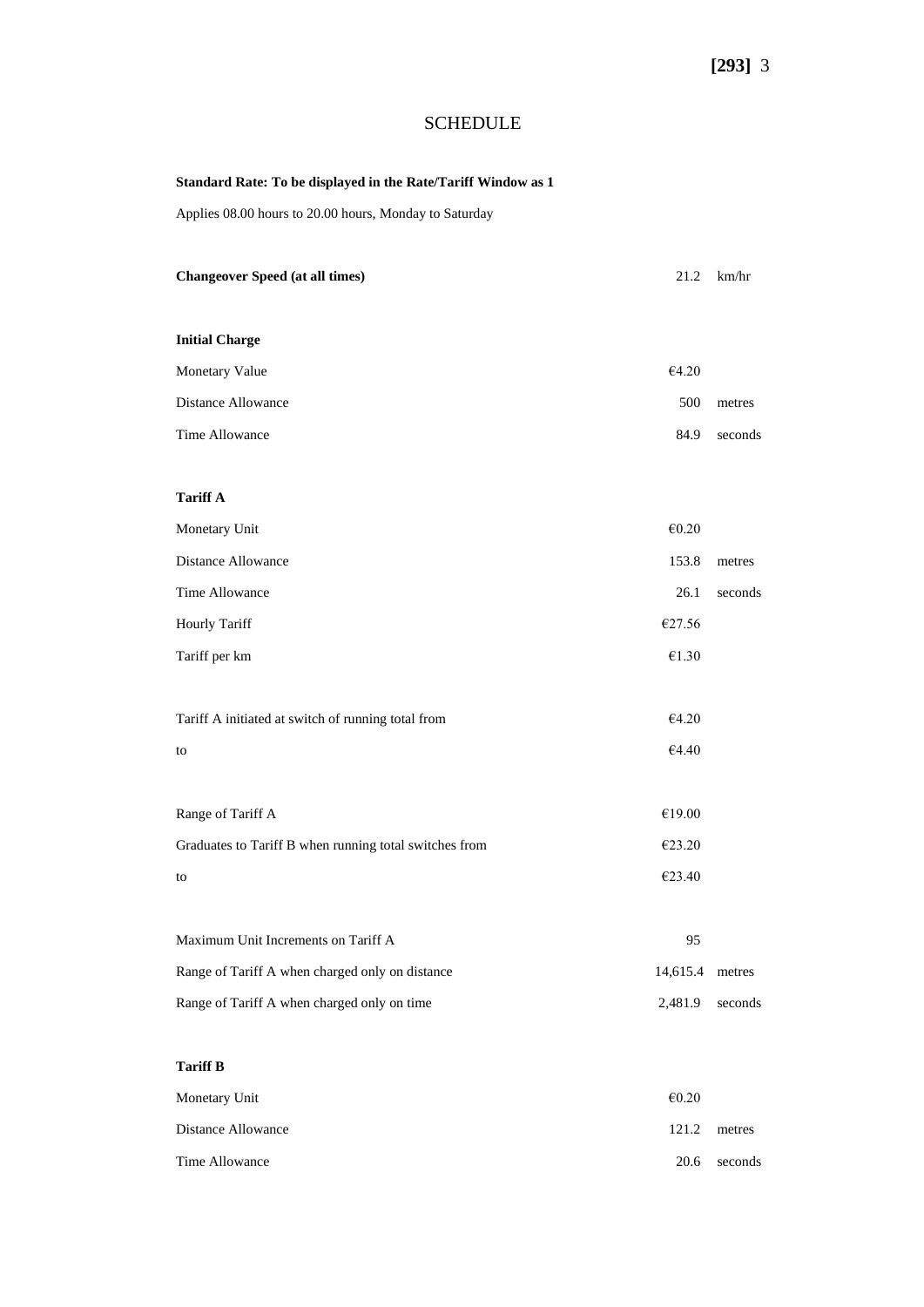| <b>Hourly Tariff</b>                                                                                                                                     | €34.98             |         |
|----------------------------------------------------------------------------------------------------------------------------------------------------------|--------------------|---------|
| Tariff per km                                                                                                                                            | €1.65              |         |
| Tariff B applies for the remainder of the journey                                                                                                        |                    |         |
|                                                                                                                                                          |                    |         |
| Premium Rate: To be displayed in the Rate/Tariff Window as 2                                                                                             |                    |         |
| Applies 20.00 hours to 08.00 hours, Monday to Saturday, and all day Sunday<br>and all day in relation to public holidays (except Christmas and New Year) |                    |         |
| <b>Changeover Speed (at all times)</b>                                                                                                                   | 21.2               | km/hr   |
| <b>Initial Charge</b>                                                                                                                                    |                    |         |
| <b>Monetary Value</b>                                                                                                                                    | €4.80              |         |
| Distance Allowance                                                                                                                                       | 500                | metres  |
| Time Allowance                                                                                                                                           | 84.9               | seconds |
| <b>Tariff A</b>                                                                                                                                          |                    |         |
| Monetary Unit                                                                                                                                            | €0.20              |         |
| <b>Distance Allowance</b>                                                                                                                                | 117.0              | metres  |
| Time Allowance                                                                                                                                           | 19.9               | seconds |
| <b>Hourly Tariff</b>                                                                                                                                     | €36.25             |         |
| Tariff per km                                                                                                                                            | €1.71              |         |
| Tariff A initiated at switch from                                                                                                                        | €4.80              |         |
| to                                                                                                                                                       | $\mathsf{E}5.00$   |         |
| Range of Tariff A                                                                                                                                        | $\mathcal{E}24.80$ |         |
| Graduates to Tariff B when running total switched from                                                                                                   | €29.60             |         |
| to                                                                                                                                                       | €29.80             |         |
| Maximum Unit Increments on Tariff A                                                                                                                      | 124                |         |
| Range of Tariff A when charged only on distance                                                                                                          | 14,502.9           | metres  |
| Range of Tariff A when charged only on time                                                                                                              | 2,462.8            | seconds |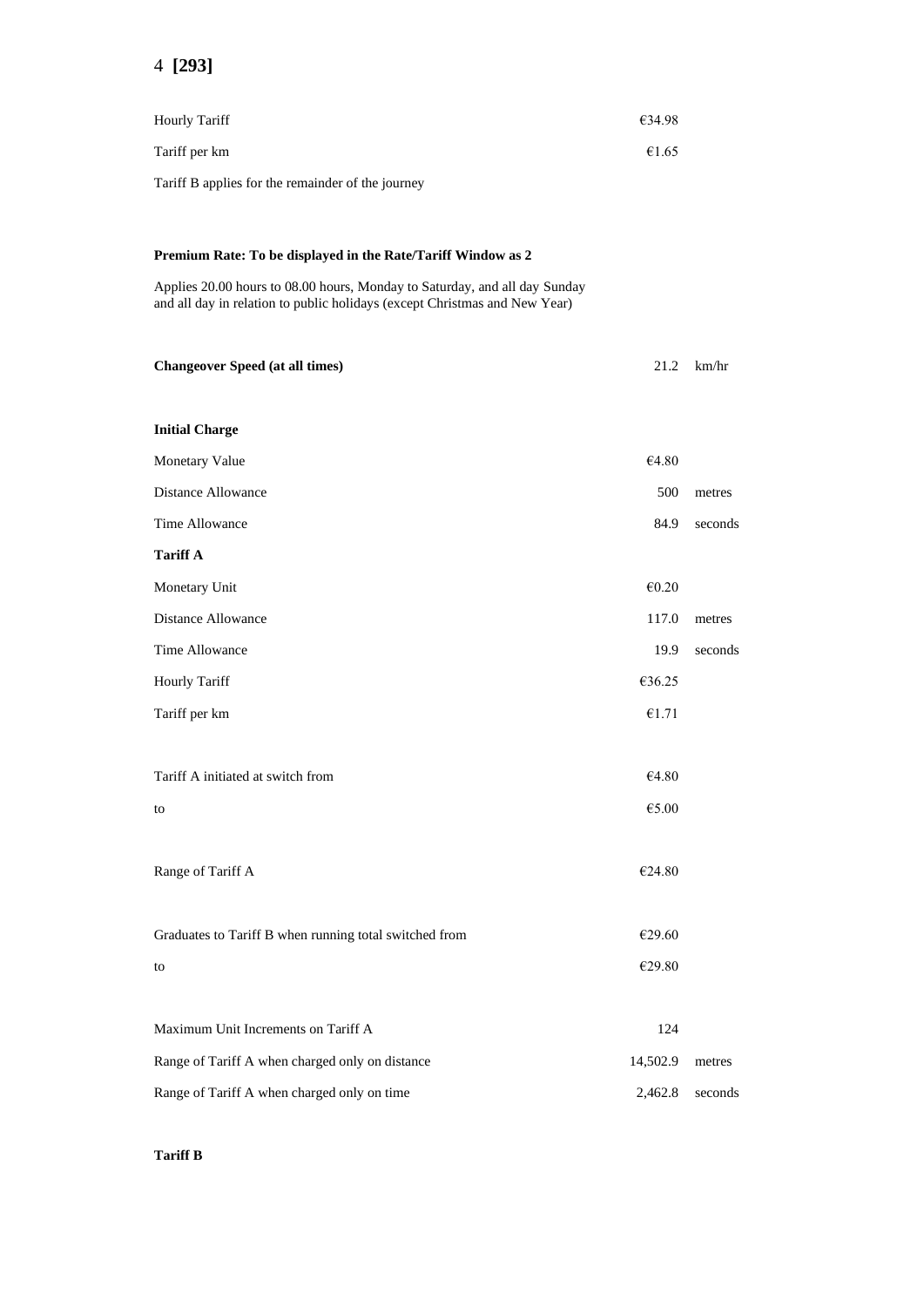| Monetary Unit        | $\epsilon$ 0.20 |         |
|----------------------|-----------------|---------|
| Distance Allowance   | 100.0           | metres  |
| Time Allowance       | 17.0            | seconds |
| <b>Hourly Tariff</b> | €42.40          |         |
| Tariff per km        | €2.00           |         |
|                      |                 |         |

Tariff B applies for the remainder of the journey

#### **Special Rate for Christmas & New Year: and be displayed in the Rate/Tariff Window as 3**

A special rate applies between Christmas Eve 20:00h and St. Stephens Day 08:00h and New Years Eve 20:00h and New Years Day 08:00h.

| <b>Changeover Speed (at all times)</b>            | 21.2                   | km/hr   |
|---------------------------------------------------|------------------------|---------|
|                                                   |                        |         |
| <b>Initial Charge</b>                             |                        |         |
| Monetary Value                                    | €4.80                  |         |
| Distance Allowance                                | 500                    | metres  |
| Time Allowance                                    | 84.9                   | seconds |
|                                                   |                        |         |
| <b>Tariff A</b>                                   |                        |         |
| Monetary Unit                                     | $\mathnormal{\in}0.20$ |         |
| Distance Allowance                                | 100.0                  | metres  |
| Time Allowance                                    | 17.0                   | seconds |
| Hourly Tariff                                     | €42.40                 |         |
| Tariff per km                                     | $\mathnormal{\in}2.00$ |         |
|                                                   |                        |         |
| Tariff A initiated at switch from                 | €4.80                  |         |
| to                                                | $\mathfrak{E}5.00$     |         |
|                                                   |                        |         |
| Tariff A applies for the remainder of the journey |                        |         |

#### **Extra metered charges (where applicable)**

| <b>Booking Fee</b>                                                      | E2.00 |
|-------------------------------------------------------------------------|-------|
| <b>Additional passenger charge:</b> each adult passenger after the      |       |
| first (or, after the first free child, for each additional two children |       |
| under 12 years of age)                                                  | €1.00 |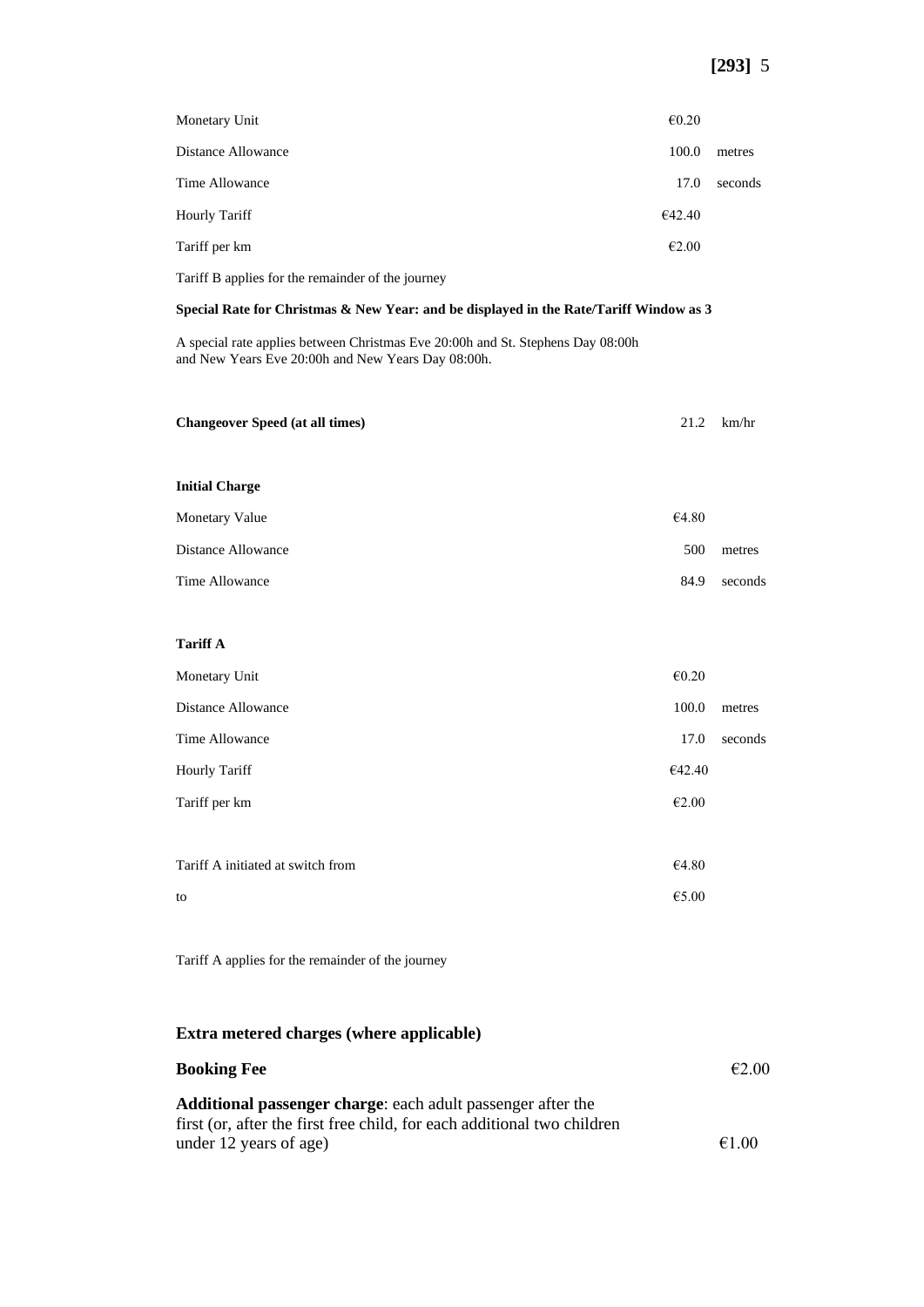Soiling Charge, where applicable The reasonable cost of

remedying the soiling, up to a maximum of €140.00

Toll charges, in accordance with a toll scheme adopted by a road authority under the Roads Act 1993 to date may be charged as incurred.



GIVEN under the Seal of the National Transport Authority, 17 June 2022.

FRED BARRY, Chairperson, National Transport Authority.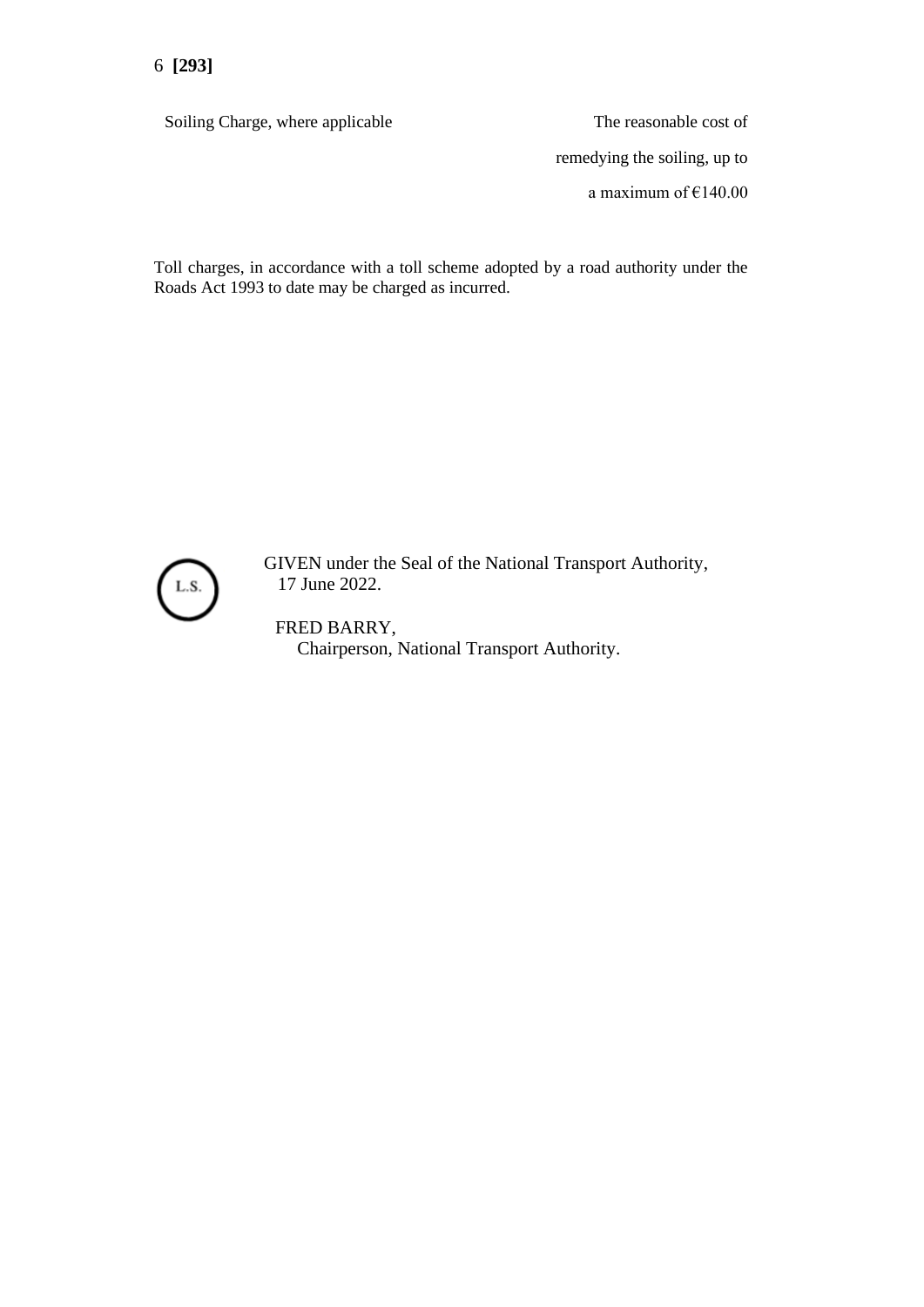#### EXPLANATORY NOTE

## (*This note is not part of the Instrument and does not purport to be a legal interpretation.*)

This Order sets the maximum fares that may be charged by the driver of a taxi in respect of a journey undertaken in the State in line with the table contained in the Schedule to the Order.